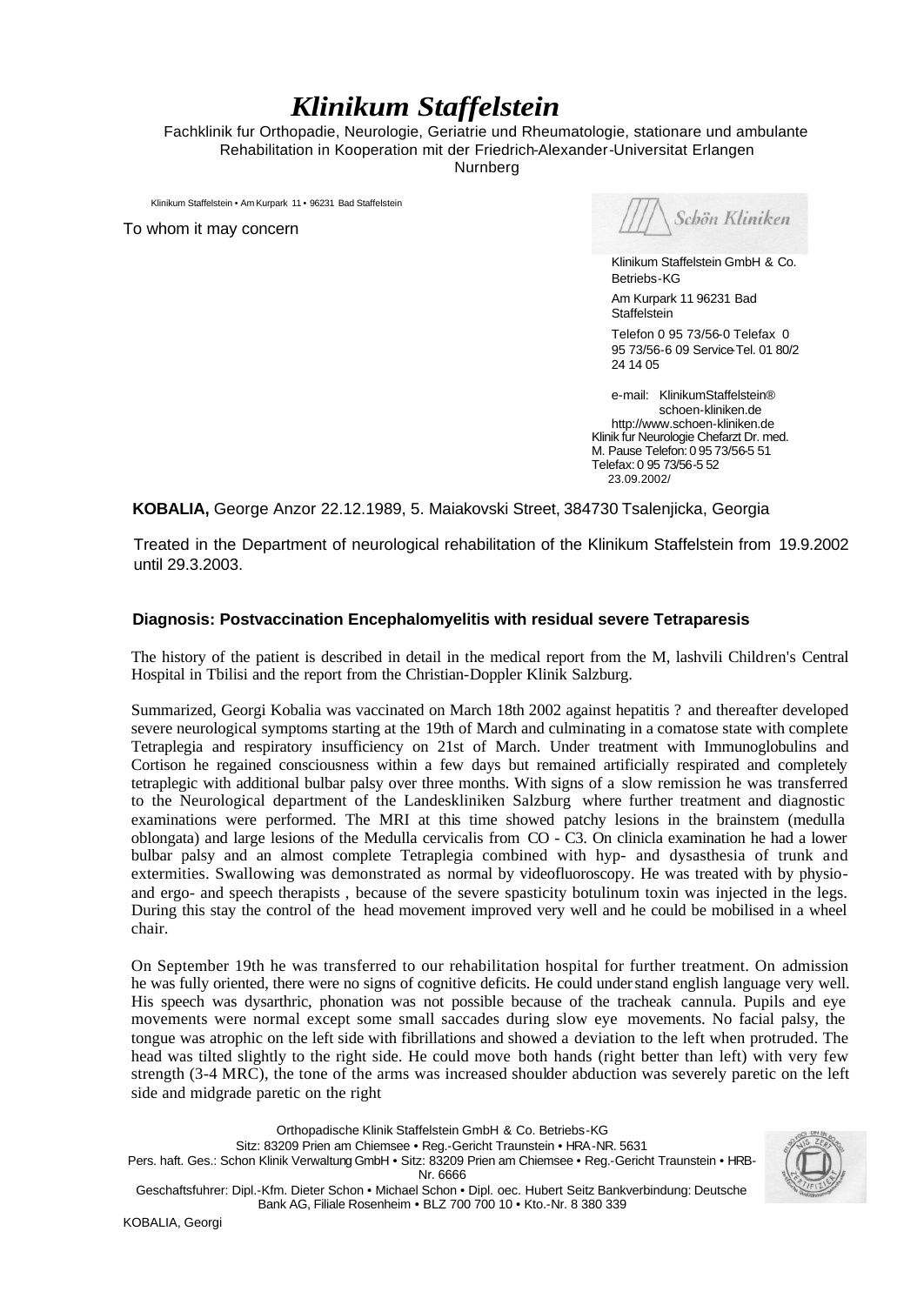Stretching the fingers was not possible on the left hand. He could bend both legs but not against resistance and could move the toes on the right side better than on the left side. Both legs showed a spasticity with frequent clonus of both calf muscles. All muscles were atrophied, all joints could be moved passively without restriction. The Tendon reflexes were very brisk on legs more than on the arms, Babinski's sign was positive on both sides. Somatosensory deficits were not present, pallasthesia and pin-prick especially were normal on both legs and arms.

Georgi had a tracheal cannula, coughing was very rarely possible, the breathing excursions of the thorax were reduced. He was continent for micturition and stool, blood pressure was 110/70 mmHg, heart frequency was 82, his weight was 31 kg. Skin and joints were without pathological signs.

#### **Diagnostic investigations:**

ECG: Sinus rhythm, 92/min, P-pulmonale.

EEG: 10/s alpha EEG, increased Theta activity over both hemispheres, no signs of epileptiform discharges.

Lung function  $(25.10.02)$ : Vital capacity = 0,420 1, limited exspiratory flow. 11.12.02: Vital capacity  $= 0.61$ .

Thoracic sonography 25.9.02: no signs of pneumonia.

Fluoroscopy of swallowing 5.11.02: Minimal postdeglutitive aspiration.

Computer Tomography of the neck: minimal tracheal stenosis caudally of the (closed) tracheostoma.

Blood examinations: WBC 9.8, RBC 4.92, HB 13.2, Throm. 269 000, LDH, CREA, BUN, Ca, K, Na, CRP in the normal range. AP elevated with 96 U/l, INR 1,03. O2 Saturation 98%.

#### **Therapie s:**

Physiotherapy: Georgi was treated daily with stretching exercises, with active and passive ROM exercises, later with standing and walking exercises on the ground and in the water. Several techniques (Bobath, PNF, functional movements) were applied.

At discharge Georgi could stand alone for a few seconds, he was able to turn from one side to the other when laying down on a hard ground, he could hold his head (tilted to the right) for more than an hour and and was able to drive a wheel chair very slowly for several meters on a flat floor. He was able to drive an electrical wheel chair very safely. But he could not make transfers from bed to wheelchair without help, and was not able to walk for one or two Stepps alone. His trunk became mors stbel, so that he can sit on a normal chair or freely for half an hour.

He received a wheel chair from Salzburg which will fit for the next 1-2 years. The strength of both legs increased slowly during the 6 months of treatment, further increase is probable during the next time.

Ergotherapy: The aim of the exercises was a better function of both arms and hands, cooperation in ADL and a better sitting ability. High frequent therapy was performed. In the first weeks a good function of the right arm and hand could be achieved, later the function of ther left arm was facilitated and the strength increased. At discharge Georgi could eat alone with a spoon, he could sit freely for more than 10 Minutes and he was able to manipulate things with his left hand. We could not reach an abduction of both arms to the horizontal, the position of the during sitting was tilted to the right after few minutes. He could help ADL, but needed further help for dressing, washing, transfer to toilet and Bathing. Further functional gains are to expect in the next months if exercises are continued.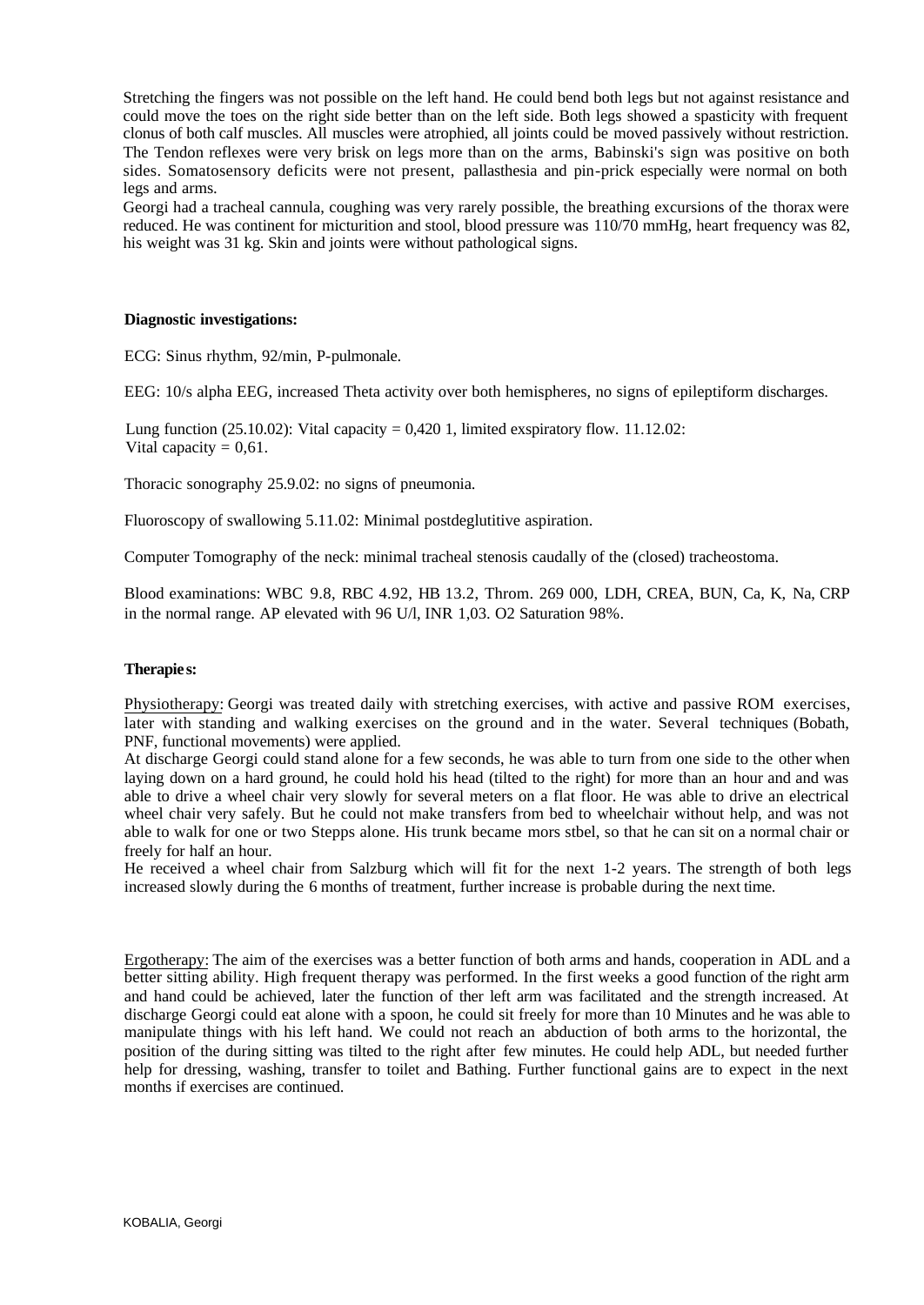Speech therapy: The aim of the speech therapy was to strengthen the voice and to activate the diaphragm. During the long stay continous progress was made, the voice became louder, the movements of the diaphragm were intensified, the duration of phonation was prolonged. Self exercises for diaphragm movements were given to the patient and his mother.

Swallowing therapy: Georgi could swallow physiologically, but was easily exhausted, he did not eat enough. His coughing was insufficient. Exercises for tongue motility and the oral phase were successful, but he continued to eat very small portions.

Psychological therapy: The rehabilitation also involved behavioural and solution focussed psychotherapy. The goal of the psychological therapy was to support Georgi emotionally, as well as helping him to establish strategies to cope with the illness, based on his resources. At the beginning he reacted a little bit shy, but in the process of the therapy a good therapeutic al relationship developed. One important focus of the therapy was to reinforce the resources of Georgi, as he seemed to be very intelligent, sensible in the social context, with a sense of humour and he did well with the computer, which enabled him to gain new abilities. It was part of the therapy to support Georgi to use the possibilities he has to cope with the situation and with the pain. It also involved methods of imagination and diversion. Furthermore it was part of the therapy to reflect the needs of Georgi and to reinforce him to express his needs, also by playing games. On the one hand it is, from psychological point of view, necessary for Georgi to ask for support, which he got from his mother, but on the other hand it is also important to do as much as possible on his own. Especially for a boy of his age it is crucial to get independent, as far as it is possible. Another theme in the process of the therapy was the reflection of the physical progress of Georgi, as to recognize and appreciate his own efforts and improvements. At the end of the therapy perspectives for the forthcoming future were discussed.

Besides the above mentioned therapies several additional treatments were applied, as fango, Massage, music therapy, EMG-triggered muscle stimulation, passive bycicling (antispastic effect), writing therapy, and some school lessons.

### **Course of rehabilitation:**

Our aims of rehabilitation were the increase of mobility, more independence in ADL, understandable and loud speech, standing and sitting freely, normal swallowing, Decannulation, psychological stabilization, Improvement of handfunction, Reduction of Dysasthesias.

The mother of Georgi was present in the clinic during the whole rehabilitation except for two weeks. She supported the therapies and continued many exercises alone.

There were several medical problems: The removal of the tracheal cannula was difficult because of the very low vital capacity. We changed to an extremely thin cannula for some weeks and trained the breathing musculature intensively. When Georgi's vital capacity was increased to 600 ml we removed the cannula without any problems with O2 saturation. The Stoma was closed after 3 days. All forthcoming physicians should have in mind that Georgi still has almost no reserves of lung capacity. Intermittently (for example when he eats icecream) he gets bronchospasm which is sometimes severe that cortison has to be used. Georgis mother knows the symptoms and can cope with the bronchospasm. Spasticity of the legs was fluctuating but sometimes very severe. Trials with Tizanidin and Baclofen led to tiredness, Memantine was almost not effective. Georgi remains with severe leg spasticity and frequent spontaneous clonus of the foot, his mother wanted to make a trial with acupuncture methods when back in Georgia.

Concerning the rehabilitation strategy, we organized an electrical wheelchair to give Georgi the possibility to be self-mobile and to get motivation and social contacts. Parallel we tried to increase strength and function in the legs, trunks and arms and to achieve basic capabilities like eating, drinking and grasping without help. After removal of the cannula we trained the voice and to hold the head in a straight position. To prepare the insight for the severe illness the psychologist had many conversations with Georgi.

At discharge most of the rehabilitation goals were reached. Georgi is able to use his right hand for eating, he can speak understandable, the cannula is removed, standing is possible for a few seconds alone and sitting is possible on a normal chair for more than an hour. The left hand starts to perform

function, he can drive the wheel chair for some meters. Despite this progress there is still sever Tetraparesis with spasticity in the legs. Georgi's mood is good and his intellectual development is high.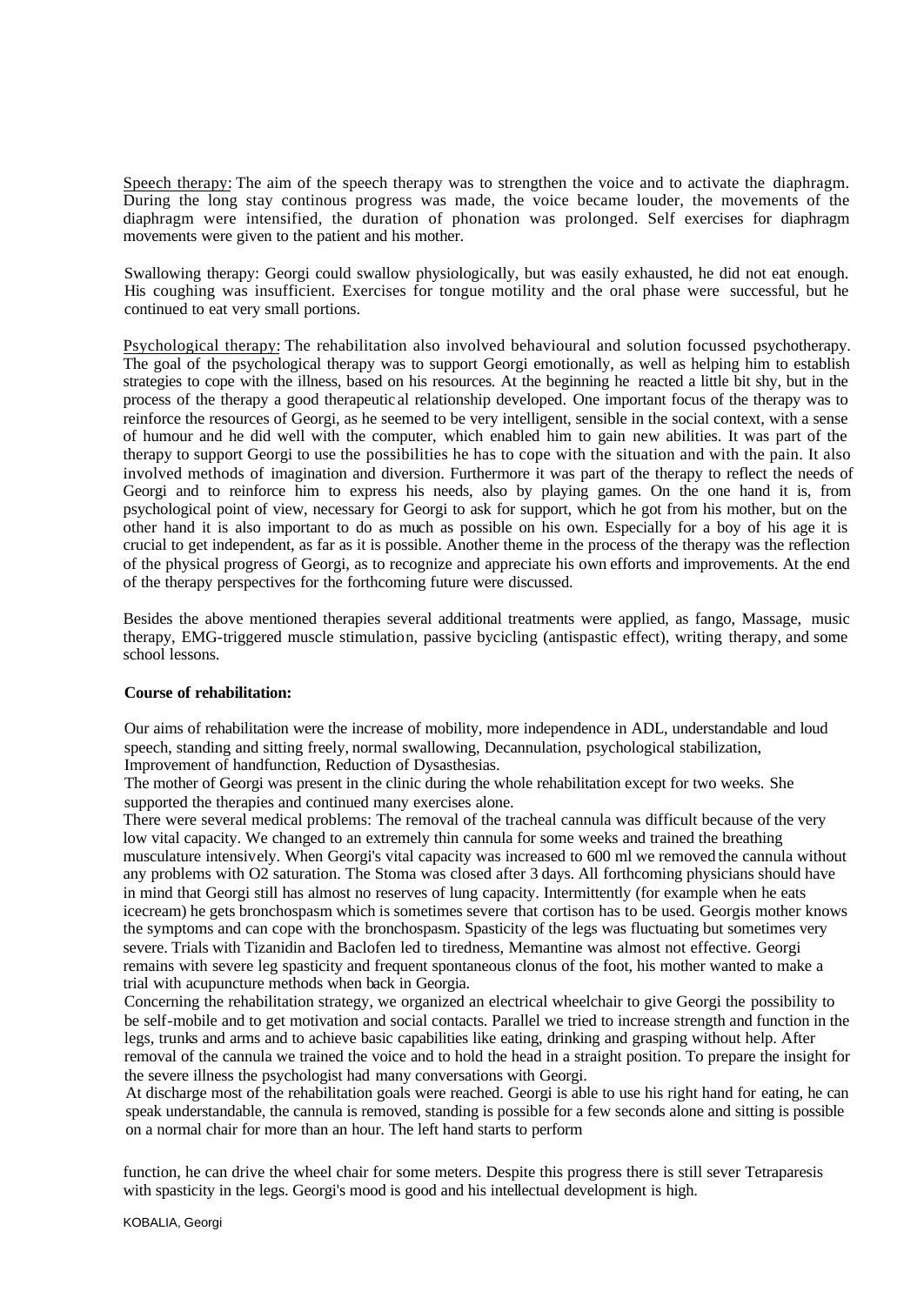After one year in hospitals our advice to Georgi and his mother was to return to the family to Georgia, reintegrate in social life, go to school again and continue regular therapy. We estimate that further slow progress in abilities will be achievable and that in a few month a further intensive therapeutic cycle in a well equipped rehabilitation center (preferably in a center for paraplegic and tetraplegic children with ) will be indicated.

Medication:

Memantine (Axura) 10 mg 1 - 1 - 0 Tizanidine  $(Sirdalut) 2 mg$  0-0-1

## Recommendations:

Continuation of therapeutic exercises for the hands and the legs (physiotherapy and ergotherapy) Trials to reduce spasticity in the legs Social reintegration (visiting the school)

Dr. Max Pause (Head of the neurological department)